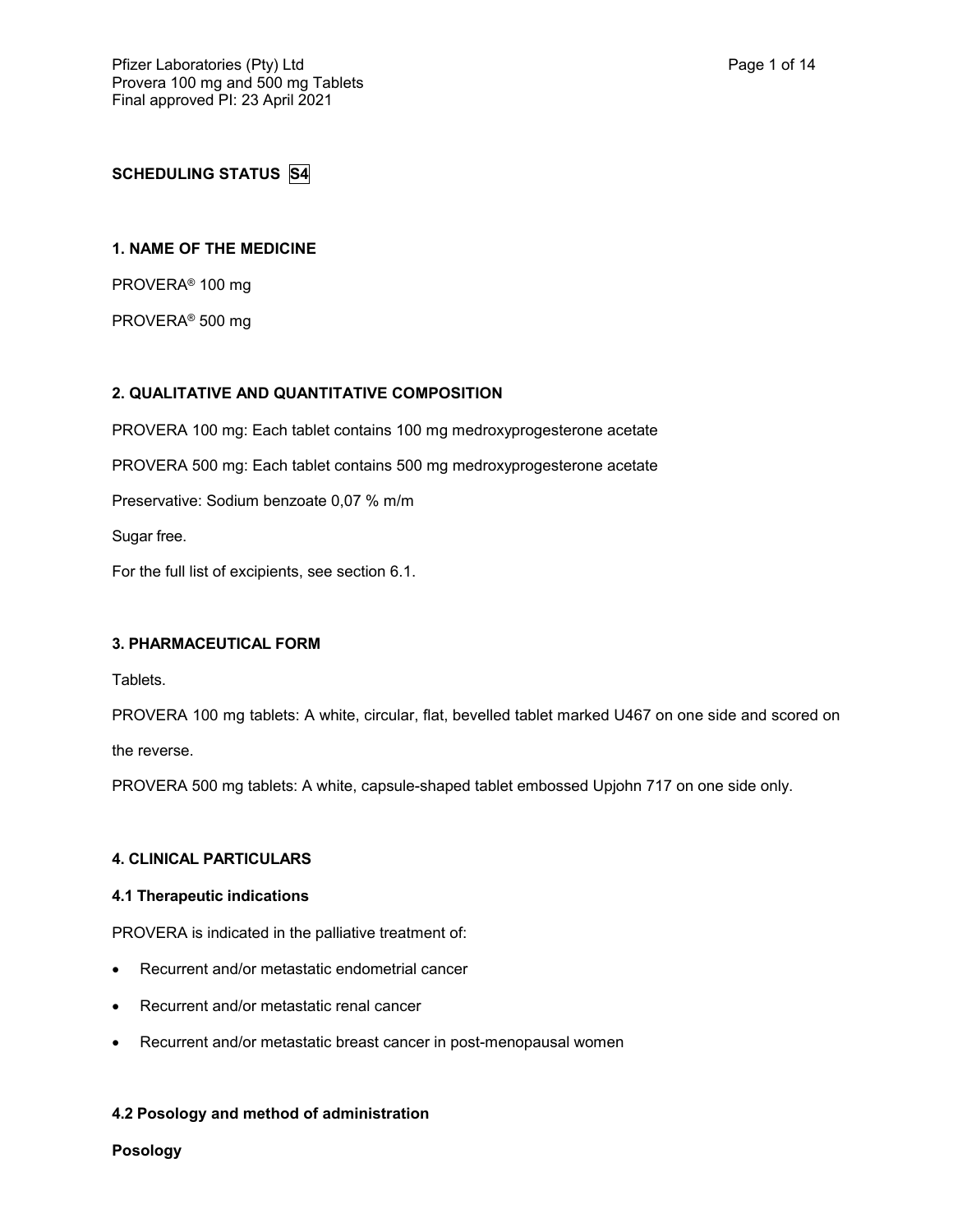PROVERA is not recommended as primary therapy, but as adjunctive and palliative treatment in advanced, inoperable cases including those with recurrent or metastatic disease.

For the treatment of endometrial and renal cancer a dosage of 200 mg to 600 mg PROVERA per day is recommended.

For the treatment of breast cancer in post-menopausal women, a dosage of 400 mg to 1 200 mg PROVERA per day is recommended.

## **Method of administration**

For oral use.

## **4.3 Contraindications**

PROVERA is contraindicated in patients with the following conditions:

- Known hypersensitivity to medroxyprogesterone acetate or any of the excipients of PROVERA
- Known or suspected pregnancy
- Undiagnosed vaginal bleeding
- Severe liver dysfunction

## **4.4 Special warnings and precautions for use**

## *General*

Before using PROVERA, the status of the patient should be carefully evaluated.

Unexpected vaginal bleeding during therapy with PROVERA should be investigated.

PROVERA may cause weight gain and fluid retention. Therefore caution should be exercised in treating any patient with a pre-existing medical condition that may be adversely affected by weight gain or fluid retention.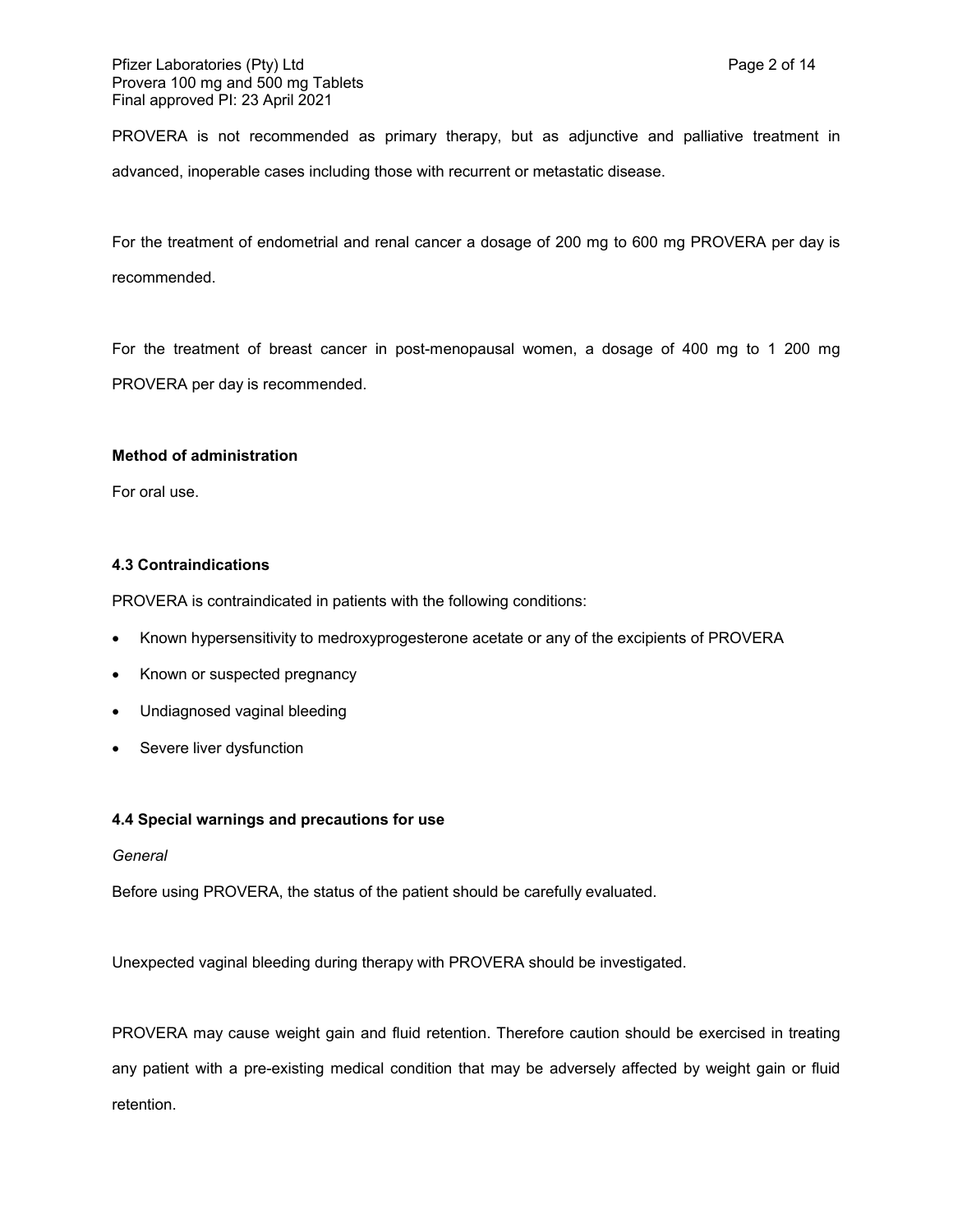Patients with a history of treatment for depression should be carefully monitored while receiving PROVERA therapy. Some patients may complain of premenstrual-like depression while on PROVERA therapy.

Patients receiving PROVERA may exhibit a decreased glucose tolerance. The mechanism for this is not known. This fact should be borne in mind when treating all patients and especially known diabetics. Diabetic patients should be carefully observed while receiving PROVERA.

The pathologist (laboratory) should be informed of the patient's use of PROVERA if endometrial or endocervical tissue is submitted for examination.

The medical practitioner/laboratory should be informed that use of PROVERA may decrease the levels of the following endocrine biomarkers:

- Plasma/urinary steroids (e.g., cortisol, estrogen, pregnanediol, progesterone, testosterone)
- Plasma/urinary gonadotrophins (e.g., luteinising hormone (LH) and follicle-stimulating hormone (FSH))
- Sex hormone-binding-globulin

The following laboratory tests may be affected by the use of PROVERA:

- Glucose tolerance test
- Metyrapone test

If there is a sudden partial or complete loss of vision or if there is a sudden onset of proptosis, diplopia, or migraine PROVERA should not be used, pending examination. If examination reveals papilloedema or retinal vascular lesions, PROVERA should not be used again.

PROVERA has not been casually associated with the induction of thromboembolic disorders. However, PROVERA is not recommended in any patient with a history of venous thromboembolism (VTE). Discontinuation of PROVERA is recommended in patients who develop VTE while undergoing therapy with PROVERA.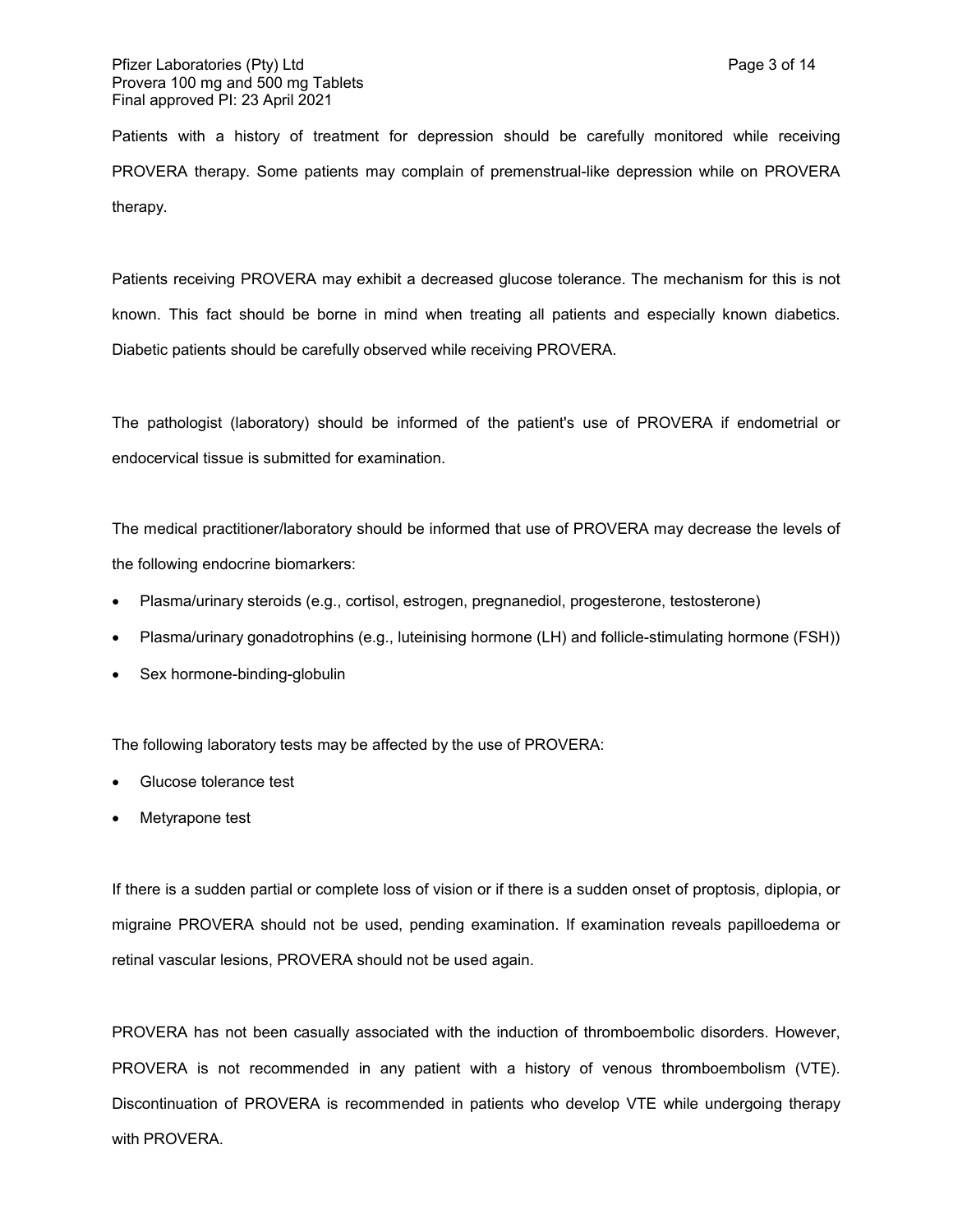#### *Decrease in bone mineral density*

Long-term use of PROVERA causes loss of bone mineral density.

#### *Oncology*

The high doses of PROVERA used in the treatment of cancer patients may produce cushingoid symptoms, e.g. moon faces, fluid retention, glucose intolerance and blood pressure elevations.

Patients receiving PROVERA may exhibit suppressed adrenal function. PROVERA may decrease ACTH and hydrocortisone blood levels.

The medical practitioner/laboratory should be informed that in addition to the endocrine biomarkers listed above, the use of PROVERA in oncology indications may also cause partial adrenal insufficiency (decrease in pituitary-adrenal axis response) during metyrapone testing.

Thus the ability of adrenal cortex to respond to ACTH should be demonstrated before metyrapone is administered.

#### *Breast cancer*

The use of combined oral estrogen/progestin by postmenopausal women has been reported to increase the risk of breast cancer. Results from a randomised placebo-controlled trial, the Women's Health Initiative (WHI) trial, and epidemiological studies have reported an increased risk of breast cancer in women taking estrogen/progestin combinations for hormone therapy (HT) for several years. In the WHI conjugated equine estrogens (CEE) plus medroxyprogesterone acetate trial and observational studies, the excess risk increased with duration of use. The use of estrogen plus progestin has also been reported to result in an increase in abnormal mammograms requiring further evaluation.

In several epidemiologic studies no overall increased risk for breast cancer was found among users of injectable depot progestogens in comparison to non-users. However, an increased relative risk (e.g., 2,0 in one study) was found for women who currently used injectable depot progestogens or had used them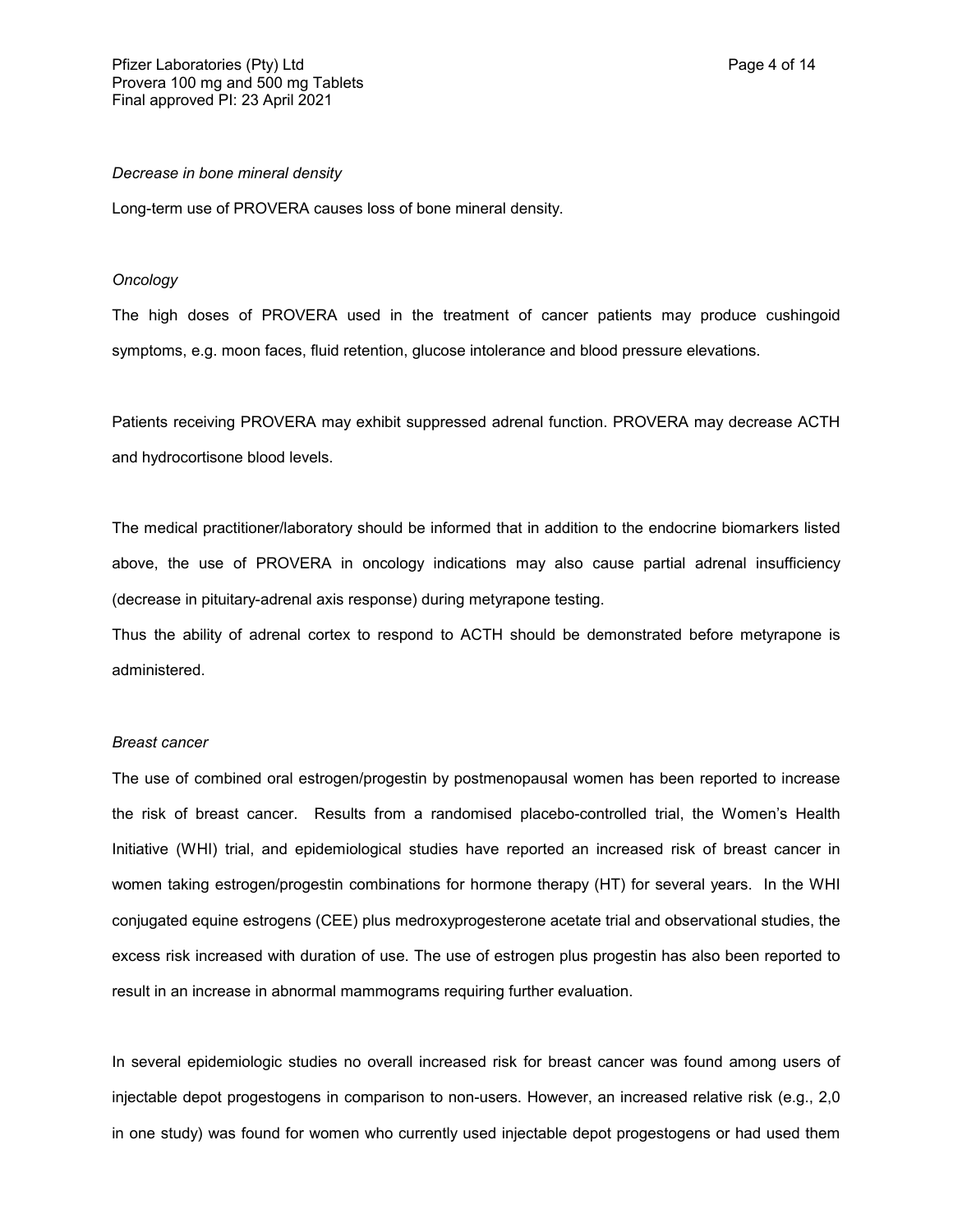up to five years before. It is not possible to infer from these data whether this increased rate of breast cancer diagnosis among current users is due to increased surveillance among current users, the biological effects of injectable progestogens, or a combination of reasons.

#### *Cardiovascular disorders*

Estrogens with or without progestins should not be used for the prevention of cardiovascular disease. Several randomised, prospective trials on the long-term effects of a combined estrogen/progestin regimen in postmenopausal women have reported an increased risk of cardiovascular events such as myocardial infarction, coronary heart disease, stroke, and venous thromboembolism.

### *Coronary artery disease*

There is no evidence from randomised controlled trials of cardiovascular benefit with continuous combined conjugated estrogen and medroxyprogesterone acetate.

Two large clinical trials [WHI CEE/medroxyprogesterone acetate and Heart and Estrogen/progestin Replacement Study (HERS)] showed a possible increased risk of cardiovascular morbidity in the first year of use and no overall benefit.

In the WHI CEE/medroxyprogesterone acetate trial, an increased risk of coronary heart disease (CHD) events (defined as nonfatal myocardial infarction and CHD death) was observed in women receiving CEE/medroxyprogesterone acetate compared to women receiving placebo (37 vs 30 per 10 000 person years). The increase in VTE risk was observed in year one and persisted over the observation period.

#### *Stroke*

In the WHI CEE/medroxyprogesterone acetate trial, an increased risk of stroke was observed in women receiving CEE/medroxyprogesterone acetate compared to women receiving placebo (29 vs 21 per 10 000 person-years). The increase in risk was observed in year one and persisted over the observation period.

#### *Venous thromboembolism/pulmonary embolism*

Hormone therapy (HT) such as PROVERA is associated with a higher relative risk of developing venous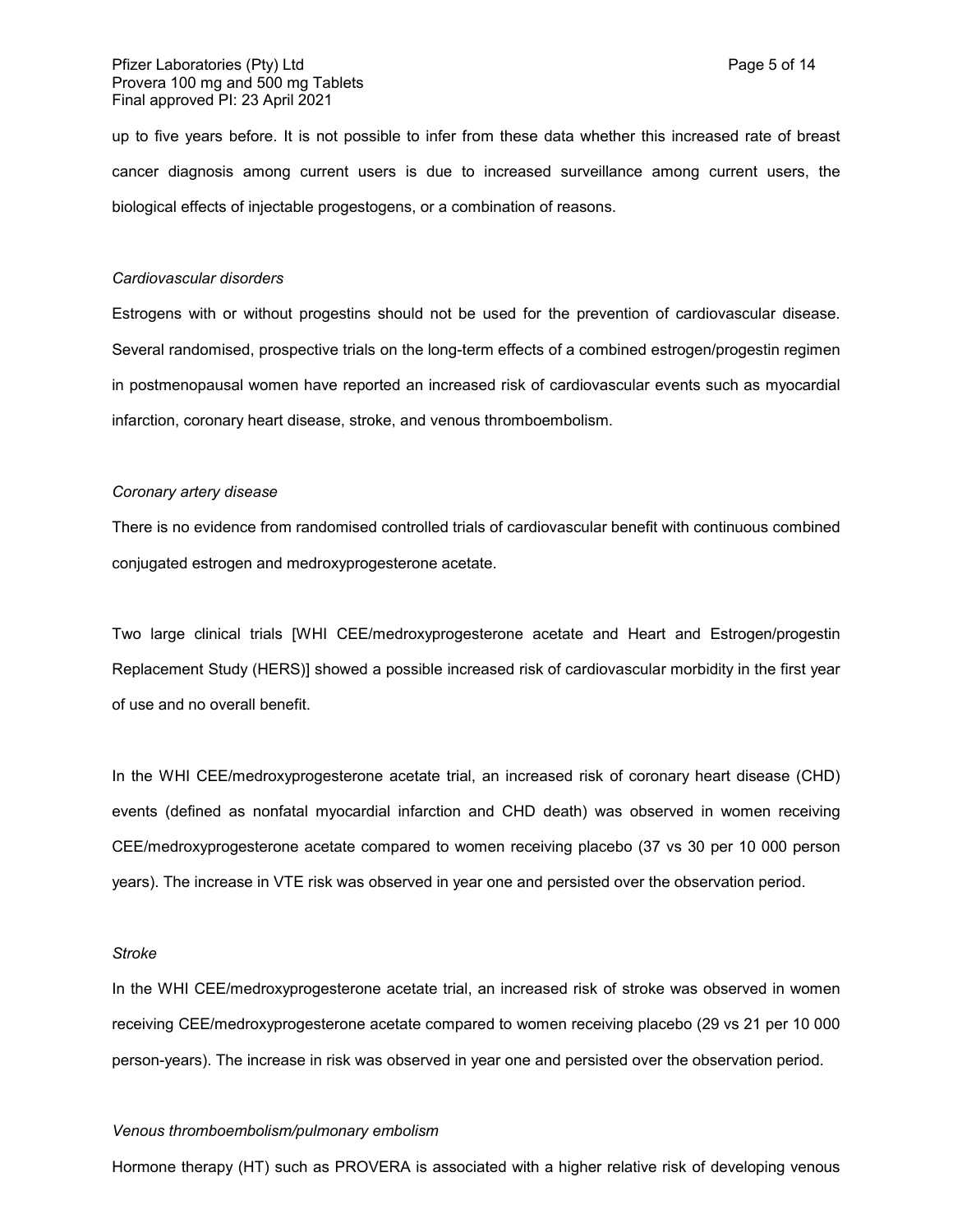thromboembolism (VTE), i.e., deep vein thrombosis or pulmonary embolism. In the WHI CEE/medroxyprogesterone acetate trial, a 2-fold greater rate of VTE, including deep venous thrombosis and pulmonary embolism was observed in women receiving CEE/medroxyprogesterone acetate compared to women receiving placebo. The increase in risk was observed in year one and persisted over the observation period.

#### *Dementia*

The Women's Health Initiative Memory Study (WHIMS), an ancillary study of WHI, CEE/medroxyprogesterone acetate reported an increased risk of probable dementia in postmenopausal women 65 years of age or older. In addition, CEE/medroxyprogesterone acetate therapy did not prevent mild cognitive impairment (MCI) in these women. Use of hormone therapy (HT) to prevent dementia or MCI in women 65 years or older is not recommended.

#### *Ovarian cancer*

Current use of estrogen only or estrogen plus progestin products in post-menopausal women for five or more years, has been associated with an increased risk of ovarian cancer.

#### *History and physical exam recommendation*

A complete medical and family history should be taken before the initiation of any hormone therapy. Pretreatment and periodic physical examinations should include special reference to blood pressure, breasts, abdomen, and pelvic organs, including cervical cytology.

#### **4.5 Interaction with other medicines and other forms of interaction**

Aminoglutethimide administered concomitantly with high doses of PROVERA may significantly depress the serum concentrations of PROVERA. Users of high-dose oral PROVERA should be warned of the possibility of decreased efficacy with the use of aminoglutethimide.

PROVERA is metabolised *in-vitro* primarily by hydroxylation via the CYP3A4. Specific interaction studies evaluating the clinical effects with CYP3A4 inducers or inhibitors on PROVERA have not been conducted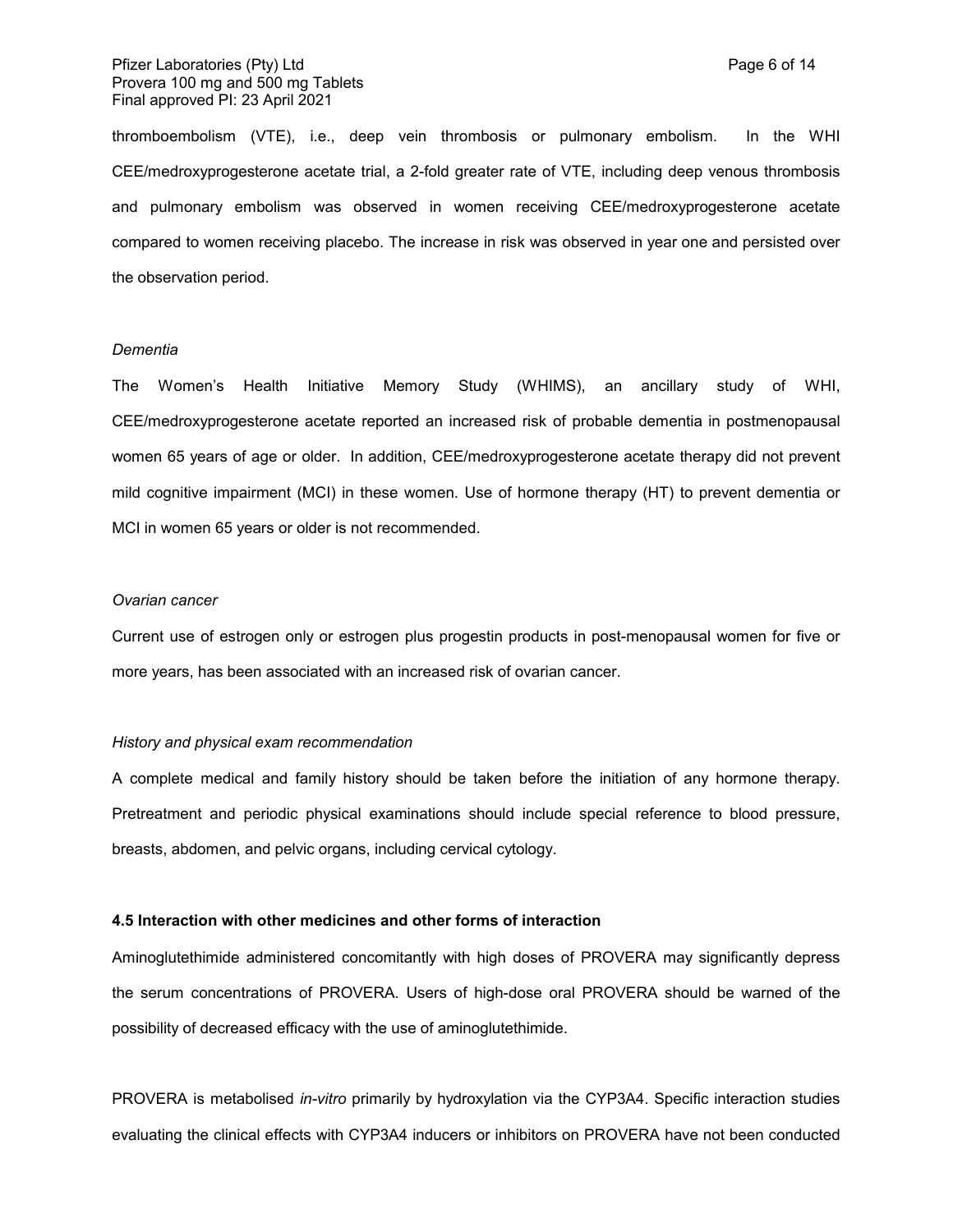and therefore the clinical effects of CYP3A4 inducers or inhibitors are unknown.

### **4.6 Fertility, pregnancy and lactation**

#### **Pregnancy**

PROVERA is contraindicated in women who are pregnant (see section 4.3).

Reports suggest an association between intra-uterine exposure to progestational medicines in the first trimester of pregnancy and genital abnormalities in foetuses.

If the patient becomes pregnant while using PROVERA, the patient should be apprised of the potential hazard to the foetus.

### **Breastfeeding**

PROVERA and its metabolites are excreted in breast milk. Mothers on PROVERA therapy should not breastfeed their infants.

#### **4.7 Effects on ability to drive and use machines**

The effect of PROVERA on the ability to drive and use machinery has not been systematically evaluated. Side effects of PROVERA that may affect driving and use of machinery are e.g., dizziness, tremors, loss of concentration, retinal embolism, euphoria (see section 4.8). Patients should determine how they are affected before engaging in such activities.

#### **4.8 Undesirable effects**

The table below provides a listing of adverse medicine reactions with frequencies based on all-causality data from 1 337 patients who received PROVERA in 4 pivotal studies that evaluated efficacy and safety of PROVERA for oncology indications.

Frequencies are defined as:

Very common ( $\geq 1/10$ ), common ( $\geq 1/100$  to < 1/10), uncommon ( $\geq 1/1000$  to <1/100), rare ( $\geq 1/10000$  to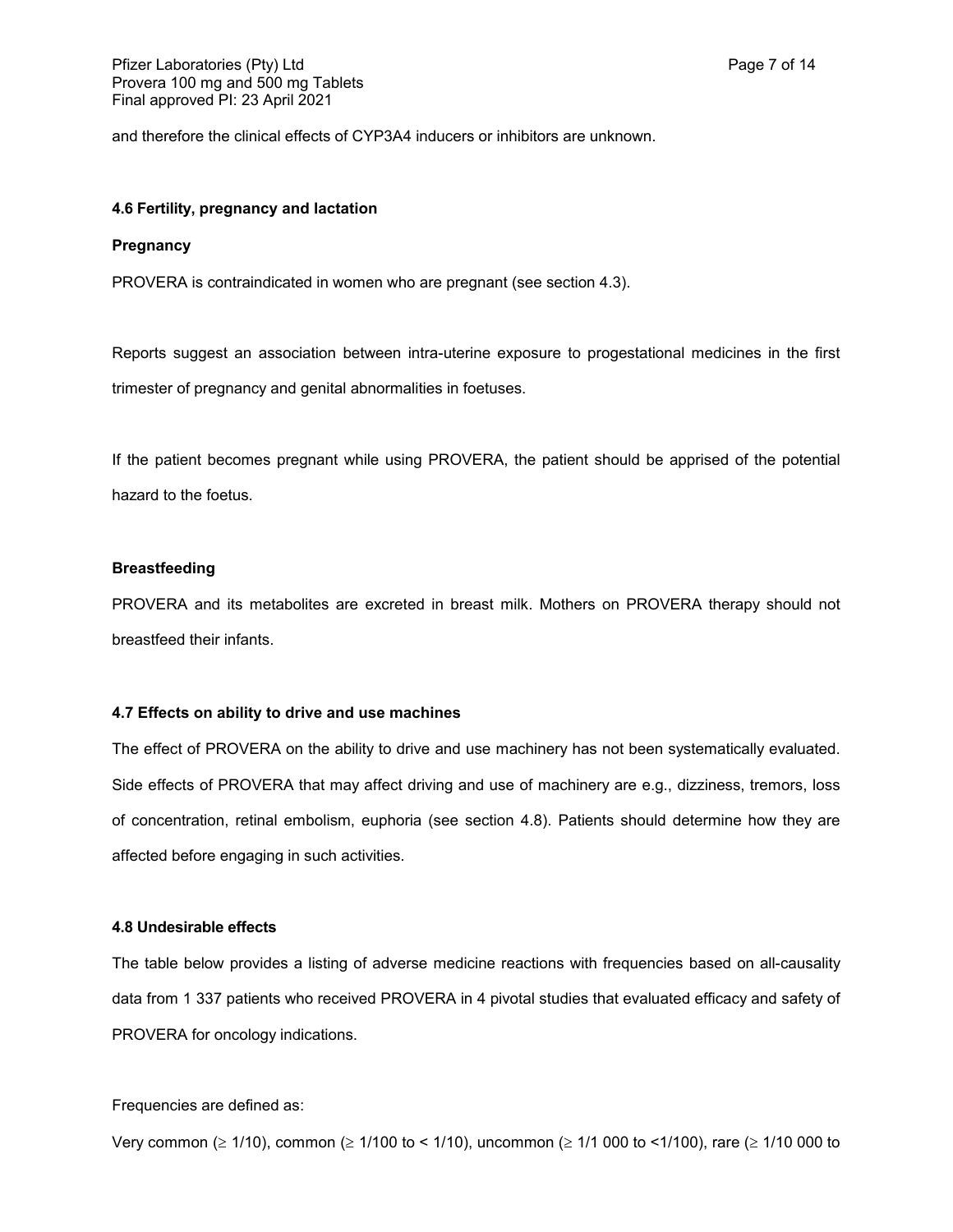< 1/1 000), very rare (< 1/10 000).

| System organ class         | <b>Frequency</b> | Side effect                                         |
|----------------------------|------------------|-----------------------------------------------------|
| Immune system disorders    | Uncommon         | Angioedema                                          |
|                            | Rare             | Medicine hypersensitivity                           |
|                            | Not known        | Anaphylactic reaction, anaphylactoid reaction       |
| <b>Endocrine disorders</b> | Uncommon         | Corticoid-like effects                              |
|                            | Not known        | Prolonged anovulation                               |
| Metabolism and nutritional | Common           | Weight increase, increased appetite                 |
| disorders                  | Uncommon         | Exacerbated diabetes mellitus, hypercalcaemia       |
| Psychiatric disorders      | Common           | Insomnia                                            |
|                            | <b>Uncommon</b>  | Depression, euphoria, decreased libido              |
|                            | Rare             | Nervousness                                         |
|                            | Not known        | Confusion                                           |
| Nervous system disorders   | Common           | Headache, dizziness, tremors                        |
|                            | Rare             | Cerebral infarction, somnolence                     |
|                            | Not known        | Loss of concentration, adrenergic-like effects      |
| Eye disorders              | Not known        | Retinal embolism and thrombosis, diabetic cataract, |
|                            |                  | visual impairment                                   |
| Cardiac disorders          | Uncommon         | Congestive cardiac failure                          |
|                            | Rare             | Myocardial infarction                               |
|                            | Not known        | Tachycardia, palpitations                           |
| Vascular disorders         | Uncommon         | Thrombophlebitis                                    |
|                            | Rare             | Venous thrombo-embolism                             |
| Respiratory, thoracic and  | Uncommon         | Pulmonary embolism                                  |
| mediastinal disorders      |                  |                                                     |
| Gastrointestinal disorders | Common           | Vomiting, constipation, nausea                      |
|                            | Uncommon         | Diarrhoea, dry mouth                                |
| Hepato-biliary disorders   | Rare             | Jaundice                                            |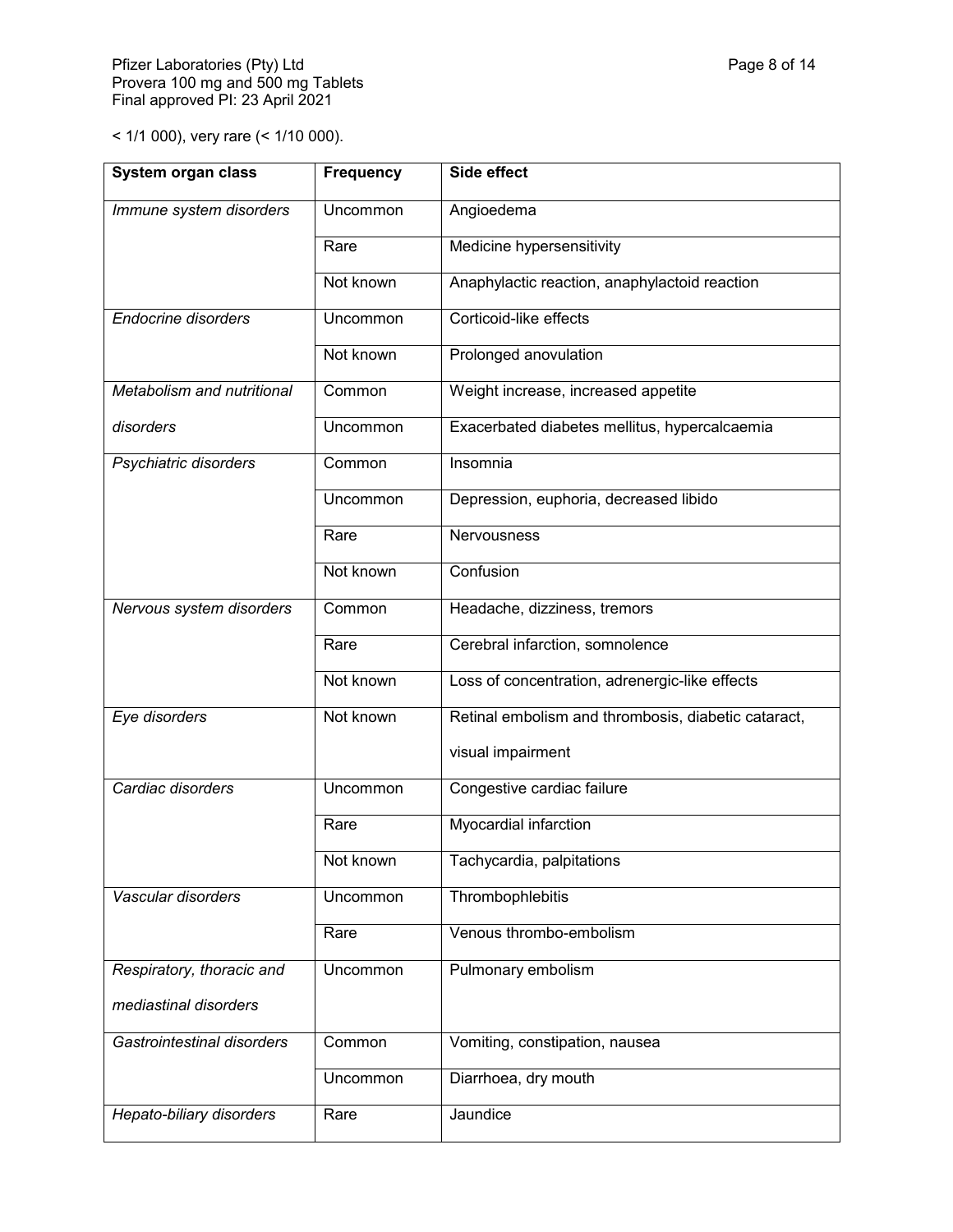| Skin and subcutaneous       | Common    | Hyperhidrosis                                            |
|-----------------------------|-----------|----------------------------------------------------------|
| tissue disorders            | Uncommon  | Acne, hirsutism                                          |
|                             | Rare      | Alopecia, rash                                           |
|                             | Not known | Urticaria, pruritus                                      |
| Musculoskeletal, connective | Uncommon  | Muscle spasms                                            |
| tissue and bone disorders   |           |                                                          |
| Renal and urinary system    | Not known | Glycosuria                                               |
| disorders                   |           |                                                          |
| Reproductive system and     | Common    | Erectile dysfunction                                     |
| breast disorders            | Uncommon  | Dysfunctional uterine bleeding (irregular, increased,    |
|                             |           | decreased, spotting), breast pain                        |
|                             | Not known | Amenorrhoea, uterine cervical erosions, cervical         |
|                             |           | discharge, galactorrhoea                                 |
| General disorders and       | Common    | Oedema/fluid retention, fatigue                          |
| administration site         | Rare      | Malaise, pyrexia                                         |
| conditions                  |           |                                                          |
| Investigations              | Rare      | Decreased glucose tolerance, increased blood             |
|                             |           | pressure                                                 |
|                             | Not known | Abnormal liver function test, increased white blood cell |
|                             |           | count, increased platelet count                          |

*The side effects below were reported during post-marketing experience*

| System organ class                       | Side effect                         |
|------------------------------------------|-------------------------------------|
| Metabolism and nutritional disorders     | Moon faces                          |
| Skin and subcutaneous tissue disorders   | Acquired lipodystrophy <sup>#</sup> |
| Reproductive system and breast disorders | <b>Breast tenderness</b>            |

*Reporting of suspected adverse reactions*

Reporting suspected adverse reactions after authorisation of the medicine is important. It allows continued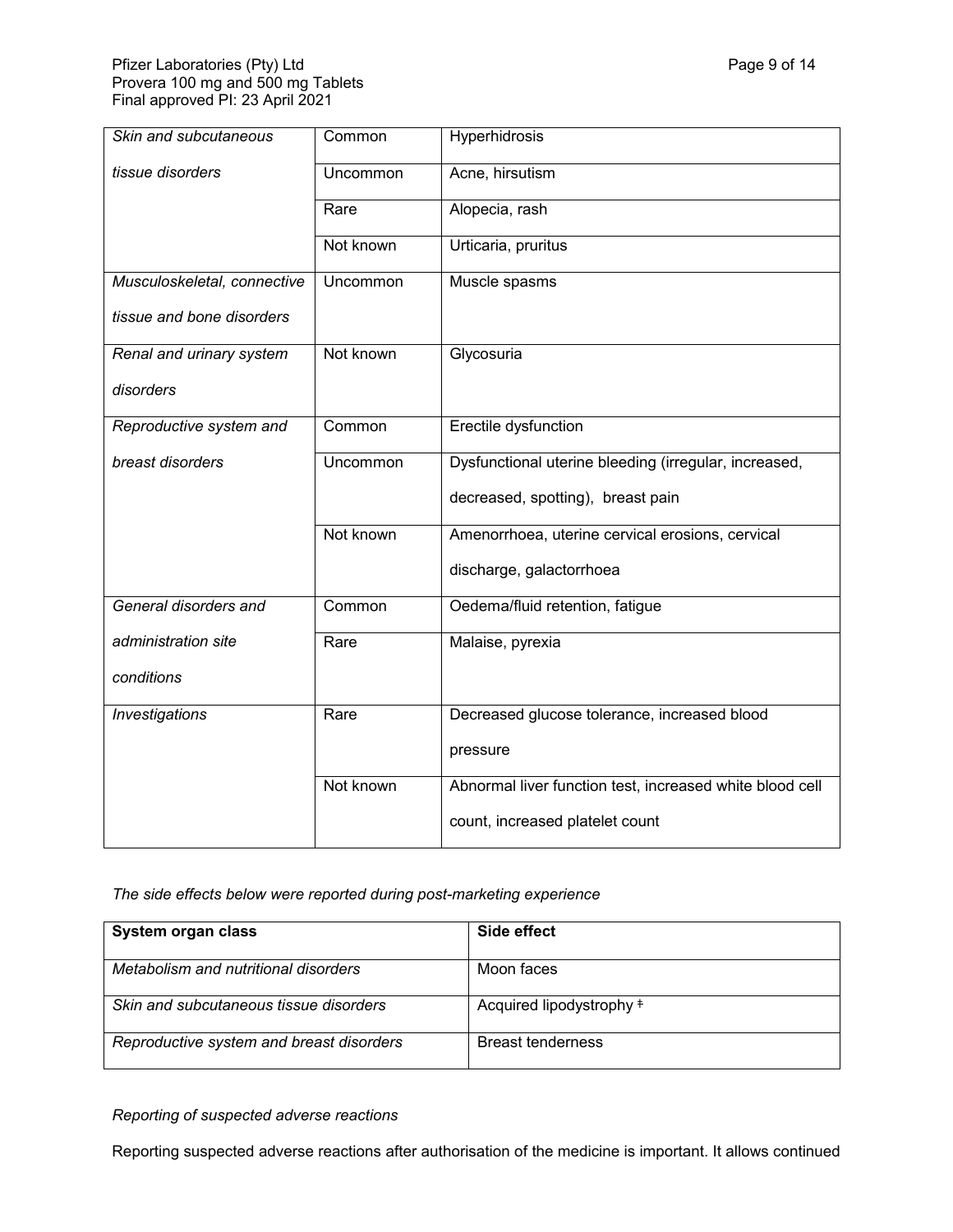monitoring of the benefit/risk balance of the medicine. Healthcare professionals are asked to report any suspected adverse reactions to SAHPRA via the "**6.04 Adverse Drug Reaction Reporting Form**", found online under SAHPRA's publications:<https://www.sahpra.org.za/Publications/Index/8>

## **4.9 Overdose**

Patients receiving pharmacological doses of PROVERA for the treatment of neoplasms (400 mg/day or greater) may exhibit effects resembling those of corticoid excess.

Observation only is recommended for management, although it may be necessary to consider dose reduction. No symptoms of acute overdosage have been observed. Overdose treatment is symptomatic and supportive.

### **5. PHARMACOLOGICAL PROPERTIES**

### **5.1 Pharmacodynamic properties**

Category and class: A 21.8.2 Progesterone without estrogens

Medroxyprogesterone acetate (17a-hydroxy-6a-methylprogesterone acetate) is a derivative of progesterone.

## *Mechanism of action*

Medroxyprogesterone acetate is a synthetic progestin (structurally related to the endogenous hormone progesterone) which has been demonstrated to possess several pharmacologic actions on the endocrine system:

- Inhibition of pituitary gonadotropins follicle stimulating hormone (FSH) and luteinising hormone (LH)
- Decrease of adrenocorticotropic hormone (ACTH) and hydrocortisone blood levels
- Decrease of circulating testosterone
- Decrease of circulating oestrogen levels (as the result of both FSH inhibition and enzymatic induction of hepatic reductase, resulting in increased clearance of testosterone and consequent decreased conversion of androgens to oestrogens)

All of these actions result in a number of pharmacological effects, as described below.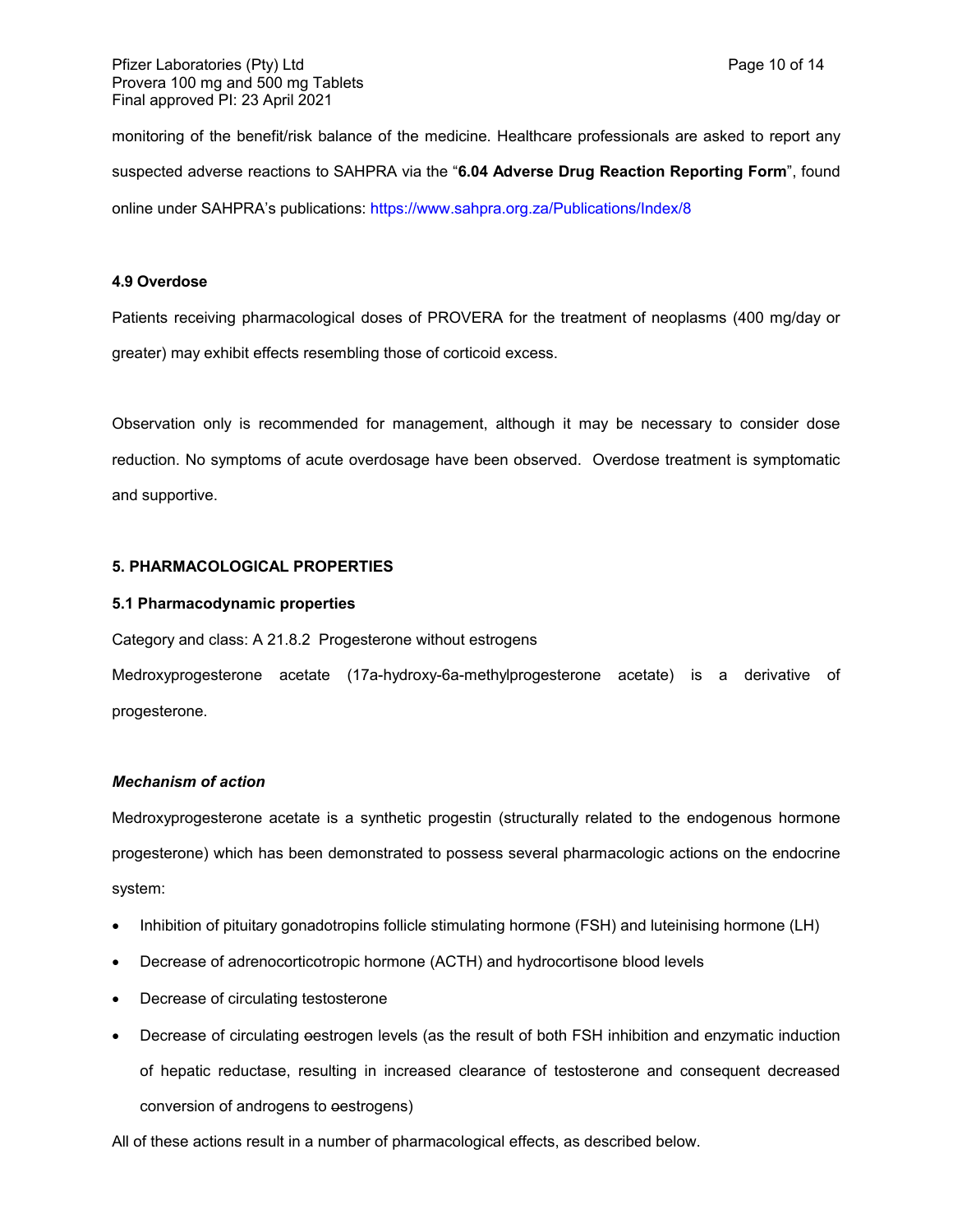#### *Oncology*

MPA demonstrates antitumour activity. When medroxyprogesterone acetate is given to patients at high doses (either by the oral route or by IM injection) it is effective in the palliative treatment of hormoneresponsive malignant neoplasms.

### **5.2 Pharmacokinetic properties**

#### *Absorption*

After oral intake, medroxyprogesterone acetate maximum concentrations are obtained between 2 to 4 hours. The elimination half-life of oral medroxyprogesterone acetate is approximately 17 hours. It is 90 % protein bound, and is mainly excreted in the urine.

Administration with food increases the bioavailability of medroxyprogesterone acetate. A 10 mg dose of oral medroxyprogesterone acetate, taken immediately before or after a meal, increased average medroxyprogesterone acetate  $C_{\text{max}}$  (51 and 77 %, respectively) and average AUC (18 and 33 %, respectively). The half-life of medroxyprogesterone acetate was not changed with food.

#### *Distribution*

Medroxyprogesterone acetate is approximately 90 % protein bound, primarily to albumin; no medroxyprogesterone acetate binding occurs with sex hormone-binding globulin.

#### *Biotransformation*

Medroxyprogesterone acetate is extensively metabolised in the liver via ring A and/or side-chain hydroxylation, with subsequent conjugation and elimination in the urine. At least 16 medroxyprogesterone acetate metabolites have been identified. In a study designed to measure the metabolism of medroxyprogesterone acetate, the results suggest that human cytochrome P450 3A4 is primarily involved in the overall metabolism of medroxyprogesterone acetate in human liver microsomes.

#### *Elimination*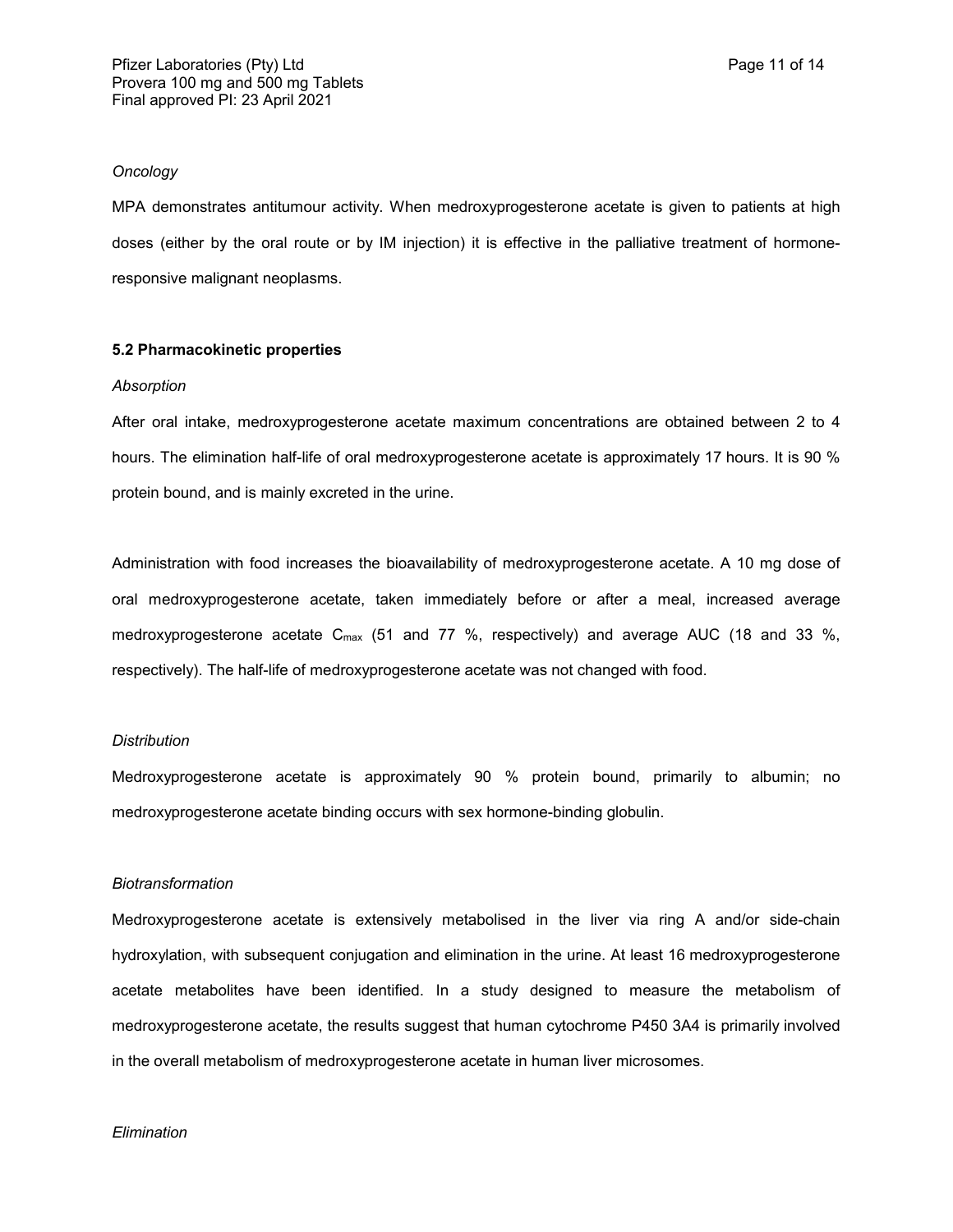Most medroxyprogesterone acetate metabolites are excreted in the urine as glucuronide conjugates with only minor amounts excreted as sulphates. Mean percent dose excreted in the 24 - hour urine of patients with fatty liver as intact medroxyprogesterone acetate after a 10 mg or 100 mg dose was 7,3 % and 6,4 %, respectively. Elimination half-life of oral medroxyprogesterone acetate is 12 to 17 hours.

## **6. PHARMACEUTICAL PARTICULARS**

## **6.1 List of excipients**

- Corn starch
- Docusate sodium

Gelatine

- Magnesium stearate
- Microcrystalline cellulose
- Polyethylene glycol
- Sodium benzoate
- Sodium starch glycollate

## **6.2 Incompatibilities**

Not applicable.

## **6.3 Shelf life**

- 2 years when stored in blisters.
- 3 years when stored in glass bottles.

## **6.4 Special precautions for storage**

Store at room temperature between 15 and 30 °C.

Protect from light.

## **6.5 Nature and contents of container**

PROVERA 100 mg tablets are available in blister packs of 100 tablets.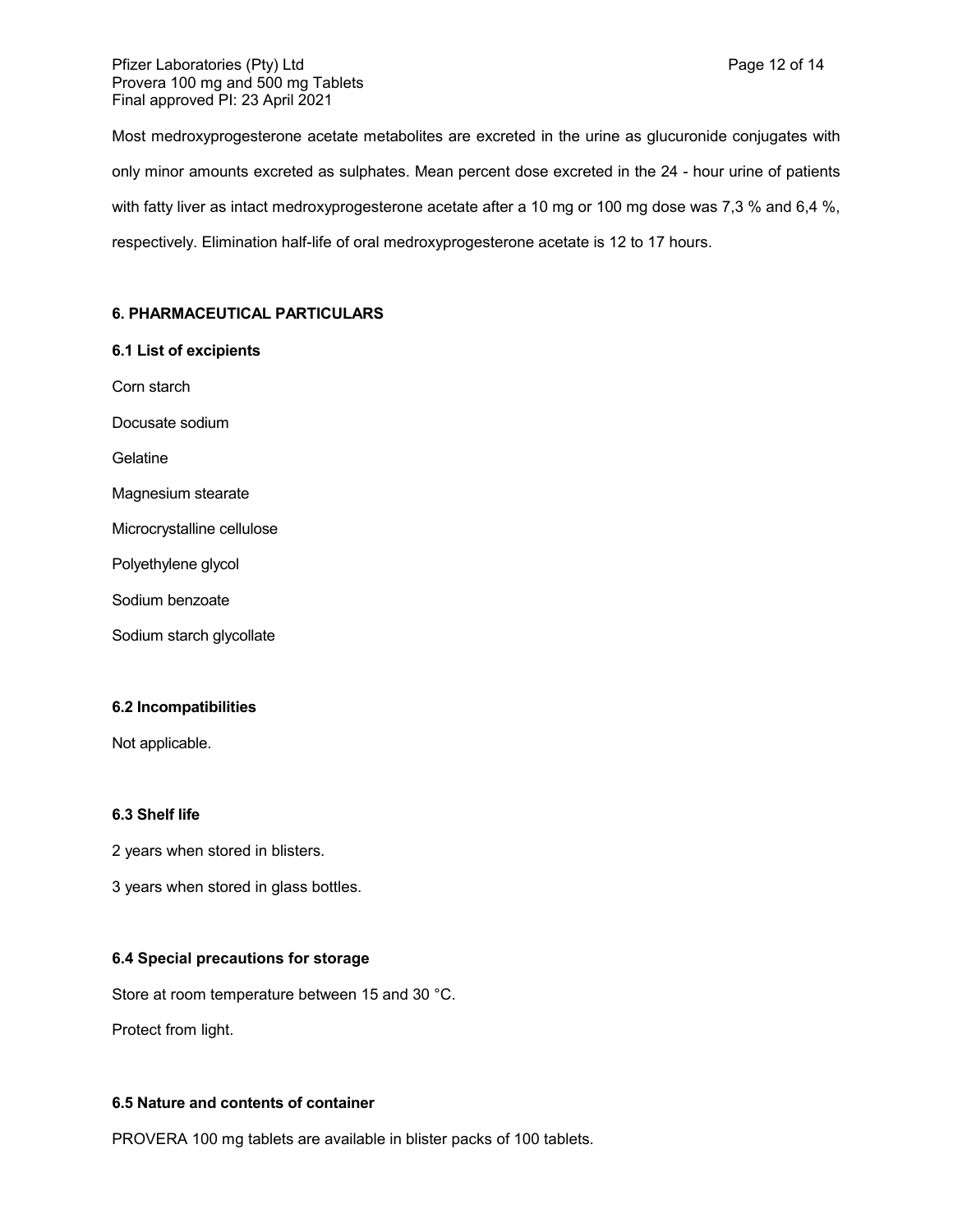PROVERA 500 mg tablets are available in blisters and glass bottles of 30 and 100 tablets.

Not all pack sizes may be marketed.

## **6.6 Special precautions for disposal**

No special requirements.

## **7. HOLDER OF CERTIFICATE OF REGISTRATION**

Pfizer Laboratories (Pty) Ltd

85 Bute Lane

Sandton 2196

South Africa

Tel: +27(0)11 320 6000 / 0860 734 937 (Toll-free South Africa)

## **8. REGISTRATION NUMBERS**

PROVERA 100 mg tablets: S/21.8.2/1

PROVERA 500 mg tablets: W/21.8.2/462

## **9. DATE OF FIRST AUTHORISATION**

PROVERA 100 mg: 13 Jan 1989

PROVERA 500 mg: 29 Dec 1989

## **10. DATE OF REVISION OF THE TEXT**

23 April 2021

# **BOTSWANA: S2**

Provera 100 mg – Reg. No.: B9312125

# **NAMBIA: S2**

Provera 100 mg – Reg. No.: 90/21.8.2/001350